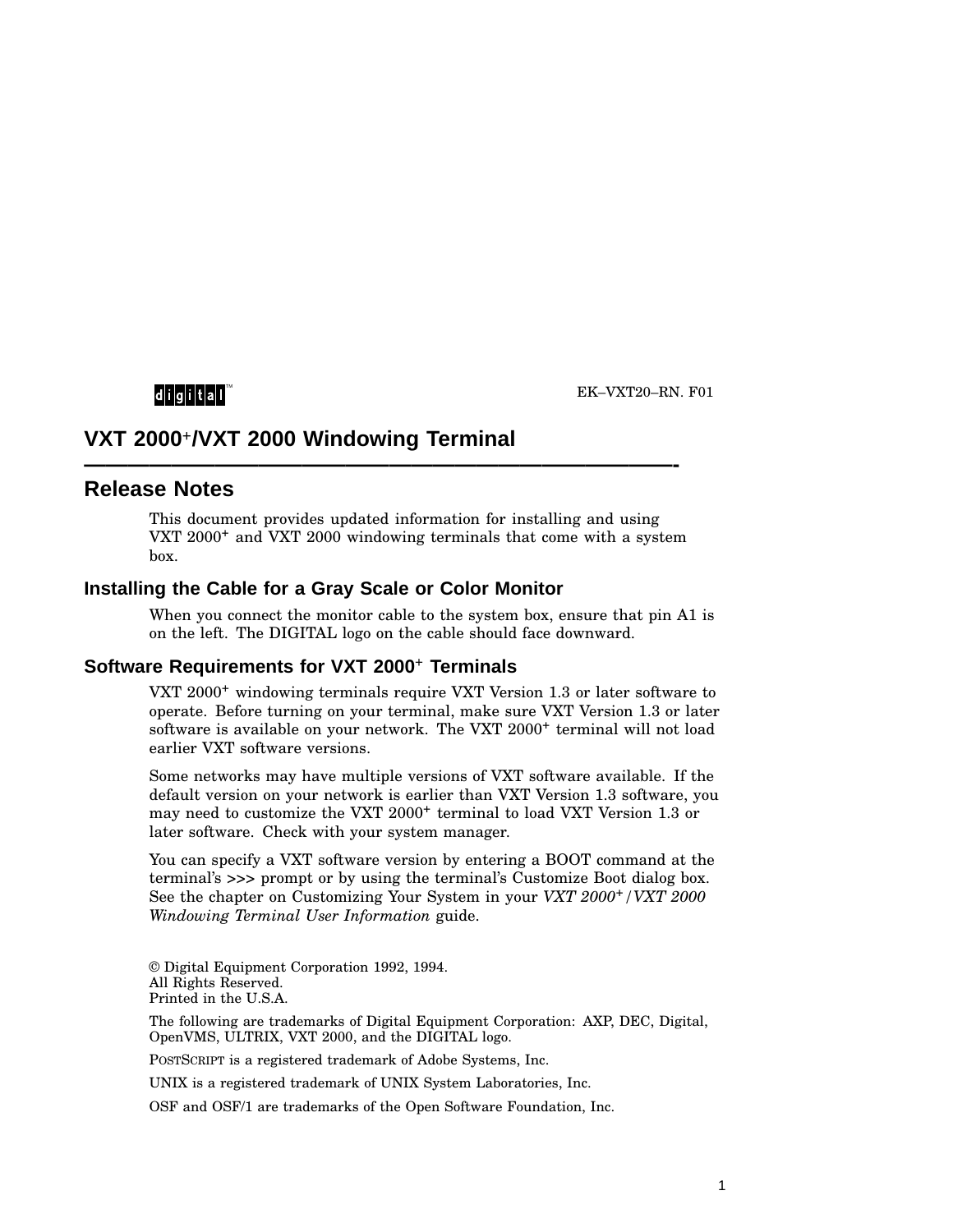#### **VXT 2000**<sup>+</sup> **/VXT 2000 Windowing Terminal Release Notes**

#### **System Box and Monitor Part Numbers**

There are six system box models for VXT 2000<sup>+</sup>/VXT 2000 terminals, matched to eight monitors. Each of the six system boxes includes an Ethernet card with two connectors—thickwire and ThinWire, or thickwire and twisted pair.

To verify the type of monitor and system box you have, look at the label on the back of your unit. The following table shows which monitors can be used with each system box:

| <b>Monitor</b>     |                                       | <b>System Box</b>                |                                             |
|--------------------|---------------------------------------|----------------------------------|---------------------------------------------|
| Size and Type      | Model                                 | Thickwire and<br><b>ThinWire</b> | <b>Thickwire and</b><br><b>Twisted Pair</b> |
| 19-inch monochrome | VR319–DA or D4                        | $VX20A-CC$                       | $VX20A-DC$                                  |
| 15-inch color      | VR326-DA, D4, or HA<br>PCXBV-BC or BD | <b>VX20A–EB</b>                  | VX20A-FB                                    |
| 17-inch color      | VRC16–HA or H4                        | $VX20A - EB$                     | $VX20A - FB$                                |
| 19-inch color      | VR320–DA, D4, or HA<br>VRT19–HA or H4 | $VX20A - EA$                     | $VX20A - FA$                                |
| 17-inch gray scale | VRM17–HA or H4                        | VX20A–EA                         | $VX20A - FA$                                |
| 19-inch gray scale | VR319–DA or D4                        | VX20A–EA                         | <b>VX20A–FA</b>                             |

### **VXT Software Release Notes**

Each VXT software kit provides online release notes that you can print. The software release notes include corrections and updates to information described in your *VXT 2000*+*/VXT 2000 Windowing Terminal User Information* guide.

Digital strongly recommends that you review the release notes.

**For ULTRIX, DEC OSF/1 AXP, and other UNIX systems:** See your system manager for the name and location of the file for VXT software release notes.

**For OpenVMS systems:** VXT Version 2.1 software places a text version in the SYS\$HELP directory and a PostScript version in the VXT\$LIBRARY directory.

Text version: SYS\$HELP:VXT021.RELEASE\_NOTES PostScript version VXT\$LIBRARY:VXT021\_RELEASE\_NOTES.PS